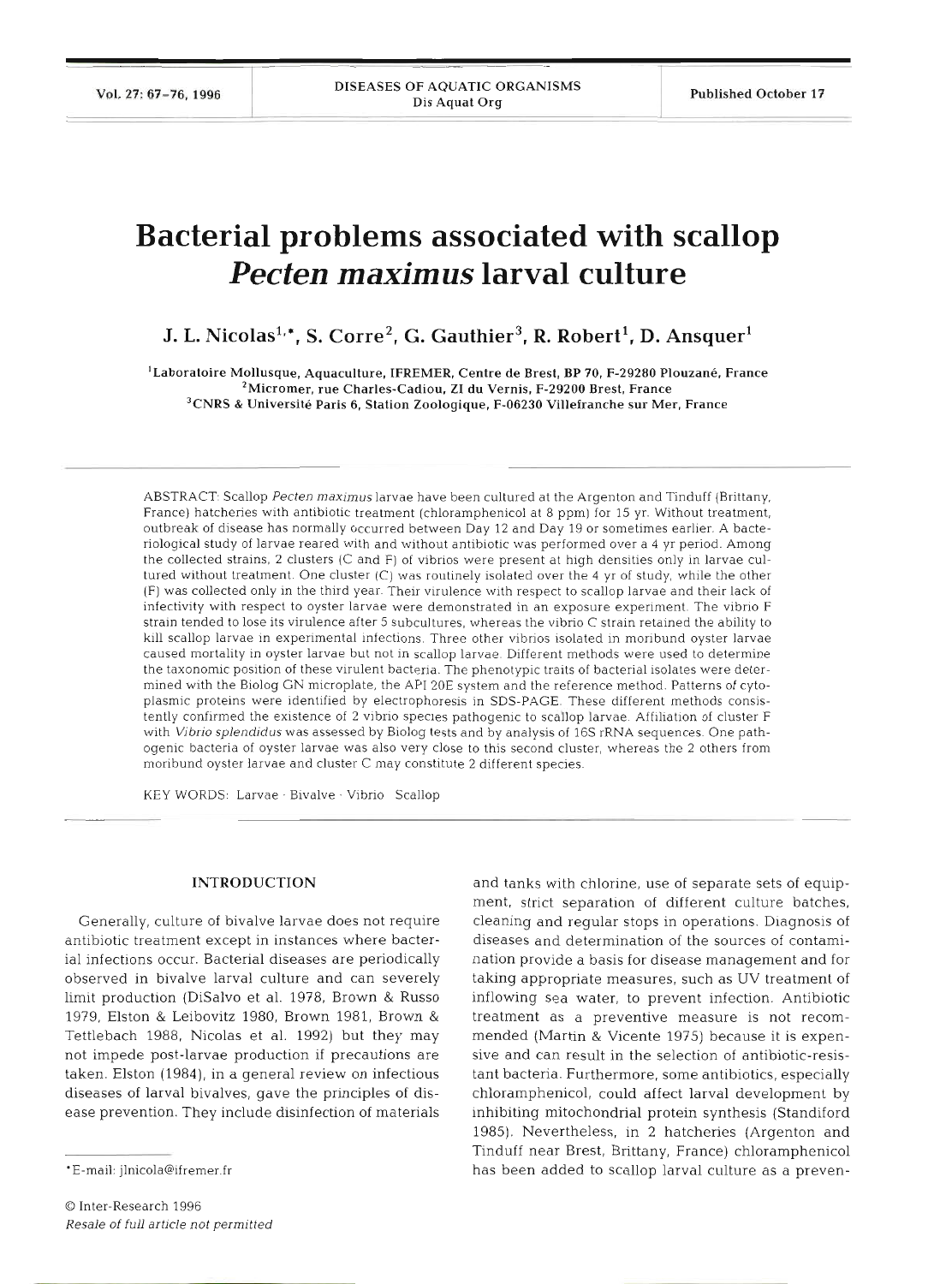tive measure for more than 10 yr without the appearance of resistant pathogenic bacteria or abnormalities in larval or adult scallop development. In the absence of treatment, there was either a gradual or a sudden increase in larval mortality.

A bacteriological study over 4 years (1990 to 1993) was conducted at the Argenton hatchery in order to examine the causes of larval mortality that occurs without treatment. Scallop *Pecten maximus* and oyster *Crassostrea gigas* larvae were exposed to representative isolates collected during bacterial diseases in scallop and oyster larvae. Several different methods were performed for bacterial identification.

# **MATERIALS AND METHODS**

Culture of scallop larvae. Brood stock originating from the bay of Brest was conditioned in the hatchery, according to the method of Devauchelle & Mingant (1991). Spawning was induced by thermal shock, and eggs were fertilised by the method described by Gruffydd & Beaumont (1970). Two days after fertilisation D-larvae were distributed in 400 1 tanks at **7** larvae  $ml<sup>-1</sup>$ . Inflowing sea water was filtered at 1  $µm$ , maintained at 18°C and renewed every 2 to 3 d. Larvae reached the umbo stage at Days 8 to 10. They became pediveligers at Days 15 to l?. The eyed stage was achieved at Days 17 to 19. Metamorphosis occurred from Days 21 to 23. In the first 3 experiments (1 experiment a year), 1 tank was left without antibiotic treatment while the control tank received chloramphenicol at 8 ppm. Because these experiments were performed simultaneously with others, only 1 tank was available for the larval culture without treatment. However, all previous assays of non-treated larval culture in several tanks had always shown a similar development of mortality in all batches. For the fourth experiment, 3 batches of 2 tanks containing different concentrations of larvae  $(1, 2.5$  and 5 larvae ml<sup>-1</sup>) were left without antibiotic. The control batch at 5 larvae  $ml^{-1}$  received the usual antibiotic dose.

Larvae were fed with an algal mixture of *Pavlova lutheri* (Droop), *Isochrysis affinis galbana* (Parke) (Tiso), and *Chaetoceros calcitrans* (Takano). Microalgae were grown in batch culture, harvested during the exponential phase and distributed at a final concentration of 20 cells  $\mu$ <sup>-1</sup> for each species. At every renewal of sea water (3 times a week) the number of dead and abnormal larvae was determined on 3 samples of at least 100 larvae. The shell length was determined by measuring a sample of 50 larvae using a Nikon profile projector (microscope with a screen).

For the experimental exposure oyster *Crassostrea gigas* larvae were used. Brood stock originating from the bay of Brest was conditioned in the hatchery under conditions indicated above, except temperature (18 to 20°C instead of 15°C). Spawing and culture of larvae were performed in the same conditions as for scallop, except temperature (22 to  $24^{\circ}$ C instead of  $18^{\circ}$ C).

Bacteriology. Samples (100 ml) of larval culture sea water (SW) were collected after filtration of larval cultures on a plankton net of mesh size 80 µm. All larvae retained by the plankton net were rinsed with nonsterile sea water, resuspended and homogenised in 2 1 of SW. Another 2 ml of culture sea water containing on average of 1000 larvae were later sampled. These larvae were rinsed by sterile SW (SSW) and resuspended in 3 m1 SSW. All dead and living larvae were counted in 1 ml of this sample, which contained between 200 and 400 larvae as determined by using a Nikon profile projector. Larvae were considered dead when soft tissues were absent or partially degraded or when the larvae showed an absence of ciliary movements. The remaining larvae in the 2 m1 SSW were ground in a sterile homogenizer. Sea water and ground larvae were diluted by serial 10 fold dilutions in SSW, after which 0.1 m1 was plated on Zobell agar and TCBS (thiosulfate citrate bile salts sucrose) (Difco). Colonies on TCBS and on Zobell agar were respectively counted after 48 h and 8 d incubation.

Dominant colonies, about 10 per plate on both media, were isolated and purified. Their metabolism and growth preferences were determined on 96-well microtitrate plates using 31 characters including reduction of nitrates; acidification of glucose, sucrose, arabinose, mannose and sorbitol; growth in a single source of carbon, i.e. tyrosine, galactose, glucuronate, inositol, cellobiose, gluconate, glucose, mannose, alanine, sucrose, glycerol, mannitol, melibiose or succinate; production of indol from tryptophane; presence of  $\beta$ -galactosidase, gelatinase, amylase or tween-esterases (tween 80 and 20); growth in 0.2, 3, 6, 8 or 10% NaCl. The microtitrate plates were incubated for 8 d at 20°C in closed boxes to avoid evaporation. Nine additional tests including glucose fermentation (Hugh and Leifson), oxidase, catalase, growth at 6 and 30°C, pigmentation, mobility and Gram were performed with all strains. A taxonomic program permitted the construction of a dendrogram that grouped the isolates sharing these 40 characters.

Further identification of potentially pathogenic bacteria. Additional metabolic properties were determined for the isolates A 365, A 060, A 053 and **A** 515, which represented both clusters of virulent bacteria, for the isolates  $V$  110 and  $S$  322 from moribund oyster larvae and for 2 reference bacteria, *Vibrio splendidus*  (American Type Culture Collection, ATCC 33125) and *Vibrio alginolyticus* (ATCC 17749)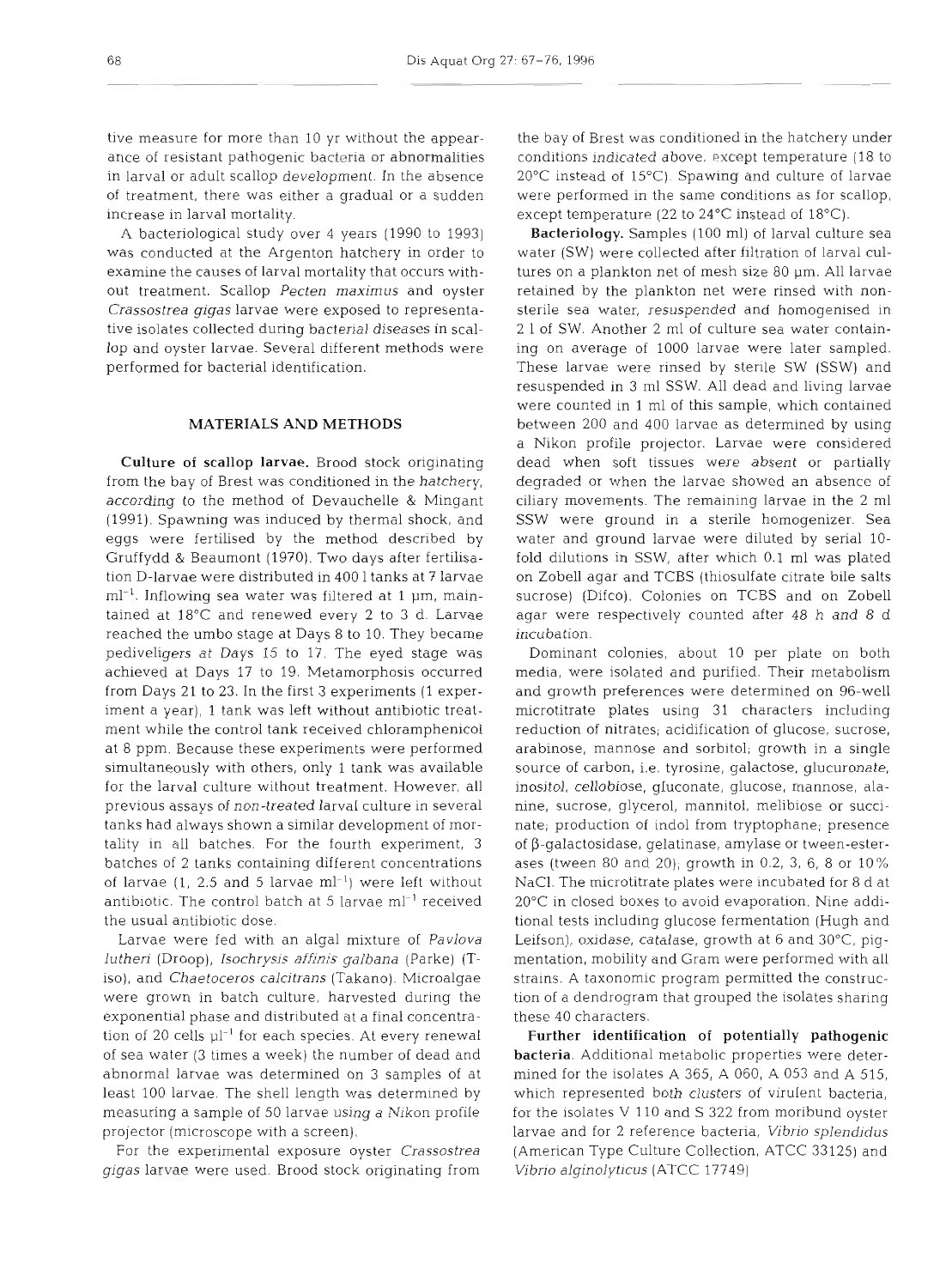Classical characters were determined with the commercial kit API 20E (BioMerieux) according to the method of MacDonell et al. (1982). which includes the following arginine dehydrolase, ornithine decarboxylase, lysine decarboxylase, indole and acetyl methyl carbinol production, acidification of inositol, rhamnose, sucrose, melibiose, mannitol, sorbitol, melibiose, amygdaline, arabinose, gl.ucose, P-galactosidase, gelatinase, nitrate reduction and oxldase. Other metabolic preferences, i.e. use of single source of carbon, were determined according to the methods of Baumann & Baumann (1981): L $\alpha$ -alanine, L $\beta$ -alanine L-arginine, casein, citrate, D-cellobiose, ethanol, D-gluconate, glucose, glycine, L-histine, L-leucine, D-mannitol, Lornithine, propionate, pyruvate, sucrose, D-sorbitol, Ltyrosine and isovalerate.

Growth at 4, 30, 35 and 42°C in marine broth and in 0.2, 3, 6, 8 and 10% NaCl with tryptone  $(2 \text{ g } l^{-1})$  were observed. Sensitivity to 0/129 at 10 and 150 pg per disc was tested on marine agar. In addition, the Biolog GN microplate permitted determination of 95 characters of nutrient utilisation.

Based on the 50 classical characters and the 95 tests determined on the Biolog GN microplate, 2 different numerical taxonomic determinations were performed.

In order to evaluate the cytoplasmic protein patterns, bacteria were cultured in marine broth, harvested by centrifugation, rinsed with sterile sea water and then broken by sonication (15 kHz, 1 min  $\times$  3 times). Unbroken cells and membranes were separated by centrifugation (40 000  $\times$  g for 15 min at 4°C) and discarded. The supernatant containing the cytoplasmic proteins was collected. The protein concentration was determined according to the Lowry method (Lowry et al. 1951). The samples containing about 1 mg protein  $ml^{-1}$ were dissolved in SDS buffer, placed in boiled water for 5 min and loaded onto a polyacrylamide (10%) gel. Current was left to run for  $1\frac{1}{2}$  h. The protein bands were stained by Coomassie Brilliant blue. Bacterial identification was deduced from the protein patterns by the method of Jackman (1985). According to this method, every protein band is considered as a phenotypic character and the numerical taxonomy is applied as for other phenotypic characters.

GC (guanine-cytosine) content was determined by measuring the melting temperature according to the method of De Ley (1970). DNA was extracted, purified with Phenol-Chloroform-Isoamyl (PCI) alcohol and precipitated by cold ethanol. DNA of Clostridium perfringens, Micrococcus luteus and Escherichia coli (Sigma) were used as reference for calibration of GC content.

The small-subunit rDNA, which correspond to **16s**  rRNA in DNA, were sequenced from polymerase chain reaction (PCR) products as described by Ruimy et al. (1994). These sequences were aligned by reference to

a database of about 2000 eubacterial 16s rRNA sequences including more than 100 vibrios.

Phylogenetic analysis was performed using 3 different methods: neighbour-joining (NJ), maximum likelihood (ML) and maximum parsimony (MP).

Experimental exposure of larvae to isolated bacteria. Seven-day-old scallop (Pecten maximus) larvae were placed at a concentration of 6 larvae  $ml^{-1}$  in 2 l flasks filled with 0.2 um filtered sea water. Larvae were incubated at  $18^{\circ}$ C and fed with the algal mixture previously indicated. All scallop larvae were provided by the experimental hatchery in Argenton.

Eight-day-old oyster (Crassostrea gigas) larvae were maintained at 22 to 24°C in 2 l flasks containing **6** lar $vae ml^{-1}$ .

Bacterial strains A 365, A 060, A 053, **A** 515 and a non-vibrio strain, T 416, isolated in moribund scallop larvae were cultured for 24 h in marine broth, centrifuged, resuspended in sterile sea water and inoculated in sea water containing larvae in triplicate at a final concentration of  $10^4$  cell ml<sup>-1</sup>. Three flasks of nonexposed larvae were kept as controls.

At every renewal of sea water, mortality and behaviour of larvae were checked. Bacteria in sea wate and/or larvae were counted on Zobell agar and TCBS as previously indicated in the first experiments.

Additional experimental exposures were performed with the strains S 322, I 168 and V 110, isolated from moribund oyster (Crassostrea gigas and Ostrea edulis) larvae. The vibrio A 365 was used as a reference pathogen. These strains were tested on scallop larvae, as well as on oyster (C. gigas) larvae in 2 replicates under similar conditions except for the temperature of the larval culture (22 to 24°C for oyster larvae).

# **RESULTS**

## Natural outbreak **of** larvae reared without antibiotic

Over the 4 years of experiments, antibiotic-free larval cultures shared similar features. Larval mortalities systematically occurred between Day 14 and Day 21, while the control with chloramphenicol remained alive for the duration of experiments. Some variations were observed. Increases in mortalities were sudden in the third year after Day 19, whereas they were more gradual in the other cases (Figs. 1 & 2). Expt 4 illustrates how lower larval densities result in lower mortality levels (Fig. 2). Early signs, including velar damage with necrosis and detachment of velar cells, were observed before settlement and death of larvae.

Prior to mortalities, larvae without antibiotic grew more slowly but not significantly so (Student's t-test, p > 95%) (Table 1).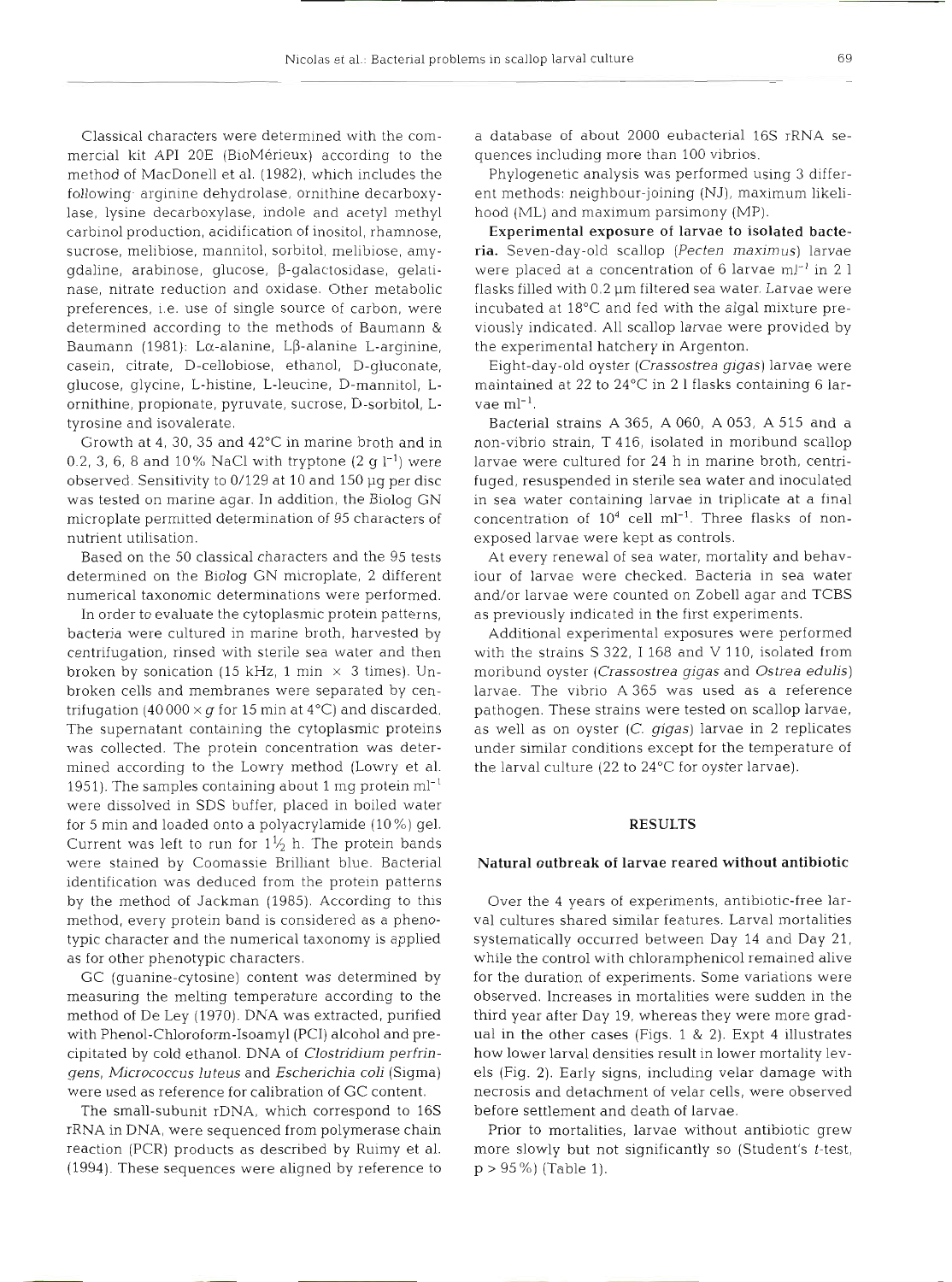

Fig. 1. Cumulative mortality of scallop larvae cultured with or without chloramphenicol (cmp) for the 3 first rearings

### Development of bacterial populations

In 1990 (Expt l), vibrios counted on TCBS were more numerous in non-treated larvae than treated larvae (Fig. 3a). As soon as Day 7, vibrios had progressively invaded non-treated larvae, but on the last day of the experiment TCBS revealed many fewer vibrios. This was probably due to an inhibiting factor of this agar, since half of the colonies collected on marine agar were fermentative and were identified later as species of vibrio. This problem was already encounted: some species of vibrios cannot grow on TCBS. In fact the



Fig. 2. Cumulative mortality of scallop larvae at different densities (1, 2.5 and 5 larvae  $ml^{-1}$ ) of larvae cultured without chloramphenicol (cmp) and at 5 larvae ml<sup>-1</sup> with cmp (control)

Table 1. Daily growth rate in  $\mu$ m d<sup>-1</sup> (SD) before outbreak with or without chloramphenicol (cmp)

|        | With cmp   | Without cmp |
|--------|------------|-------------|
| Expt 1 | 6.99(0.79) | 6.69(0.77)  |
| Expt 2 | 5.08(0.66) | 4.35(0.50)  |
| Expt 3 | 7.02(0.58) | 6.44(1.05)  |

absence of colonies on TCBS may reveal a change of vibrio populations in non-treated larvae.

In 1991 (Expt 2), vibrio numbers in both SW and nontreated larval cultures were 10-fold to 100-fold higher in cultures without antibiotic and vibrio densities increased dramatically after Day 11 (Fig. 3b).

In the non-treated batch in 1992 (Expt 3), vibrios had attained high concentrations by Day 5 in sea water but then decreased between Day 9 and Day 14. They again reached high levels at Day 16 before the onset of mortality (Fig. 3c).

In the fourth experiment, vibrios were also numerous in the 3 batches of larvae without antibiotic (Fig. 4a). On Day 14, vibrios achieved concentrations greater than  $10^2$  cells ml<sup>-1</sup> and remained at this concentration until mortality occurred. In the control batch neither vibnos nor total bacteria were checked, but vibrios probably followed the same trends as in the previous experiments.

In contrast to the vibrio populations, total bacterial densities were generally similar in the treated and in the non-treated larvae and SW over the experiment. In Expt 2, they varied between  $10^4$  and  $10^5$  cell ml<sup>-1</sup> in SW for both conditions; in both batches of larvae the concentrations increased from  $2.1 \times 10^1$  (Day 7) to 5 to  $8 \times 10^2$  cell larva<sup>-1</sup> (Day 16).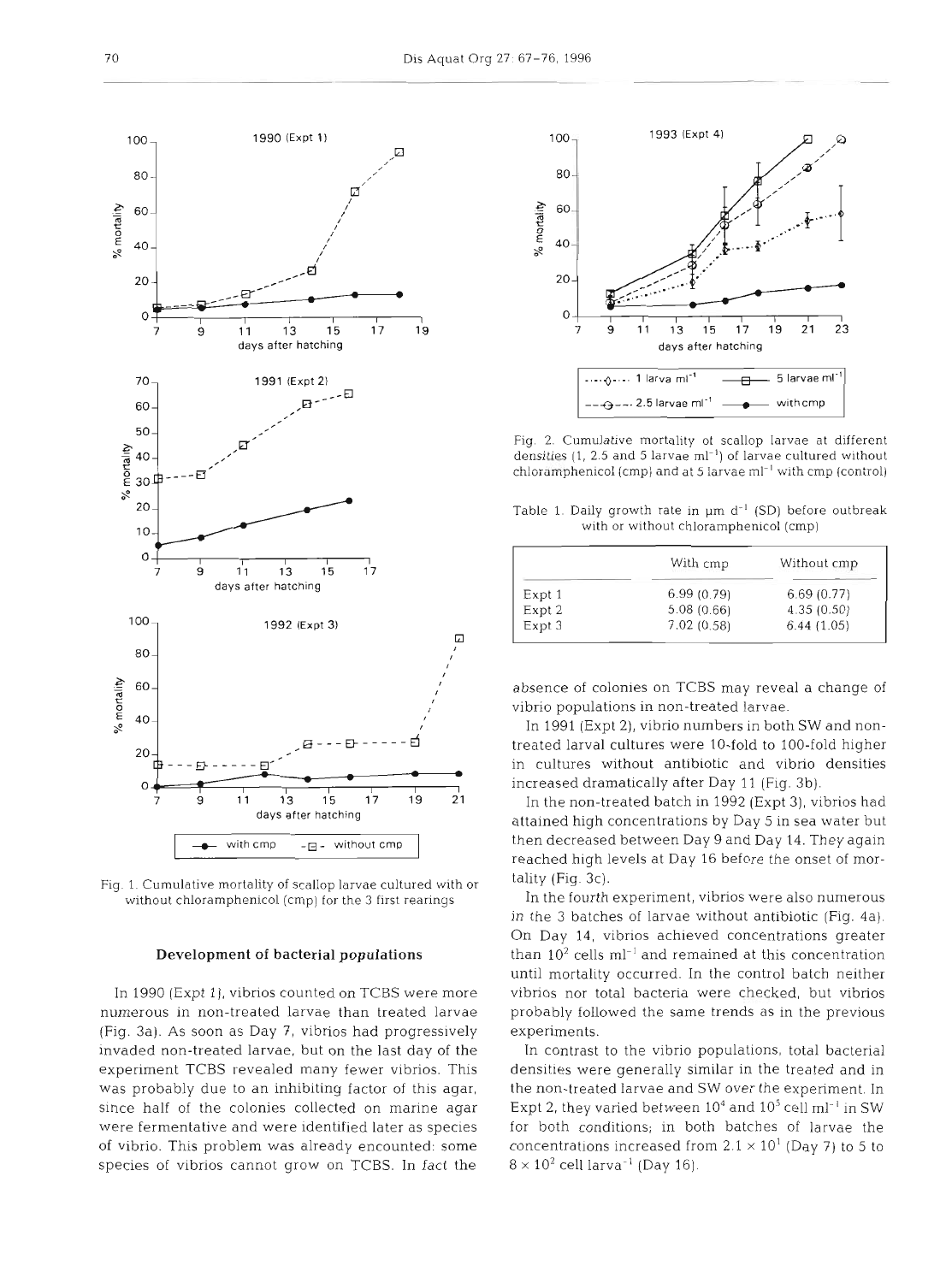From Day 12, the bacterial density in Expt 3 (1992) 1993 (Expt 4) was on average 10-fold more numerous in the vibrios treated batch than in the untreated one. It increased from 6.0 X 103 (Day 5) to 2.7 X 10' cell ml-l (Day 14) - p - - - - and stabilized around  $10^5$  cell ml<sup>-1</sup> (6.8  $\times$  10<sup>4</sup> to 2.4  $\times$ 10<sup>5</sup>). Concentration of bacteria in larvae tended also  $\frac{1}{r_{\rm m}}$  2 to increase over the experiment and varied from 2.1  $\times$  10<sup>1</sup> to 2.5  $\times$  10<sup>3</sup> cell larva<sup>-1</sup>  $\frac{1}{8}$  1.5

In Expt 4 (Fig. 4b), concentrations of bacteria in  $\frac{5}{5}$ SW of 3 untreated batches were very uniform and<br>varied only between  $4.7 \times 10^4$  and  $2.3 \times 10^5$  cell ml<sup>-1</sup>, g 0.5 except for 1 sample at  $9.0 \times 10^3$  cell ml<sup>-1</sup>.



(SW), with or without addition of chloramphenicol  $(+ \text{cmp}, - \text{cmp})$  in



 $\frac{1}{9}$  11 13 15 flora in larvae and in sea water (SW), without the addition of chloramphenicol in the culture (1993)

# **Identification and clustering of bacteria**

A total of 181 different colonies of the dominant bacterial flora from the 3 first experiments on both media (TCBS and Zobell) were purified and identified. Of these, 82 strains came from antibiotic-free culture, the others from treated

days after hatching and the All strains were Gram negative and rodshaped, and most of them required NaCl for growth.

Four clusters of vibrios were identified in Fig. 3. Change of vibrio concentrations in larvae and in sea water antibiotic-free batches, whereas no such clus-<br>(SW), with or without addition of chloramphenicol (+ cmp – cmp) in tering occurred in the treated batches, e culture in (a) 1990, (b) 1991 and (c) 1992 for the minor phenotype F (Fig. 5). Cluster C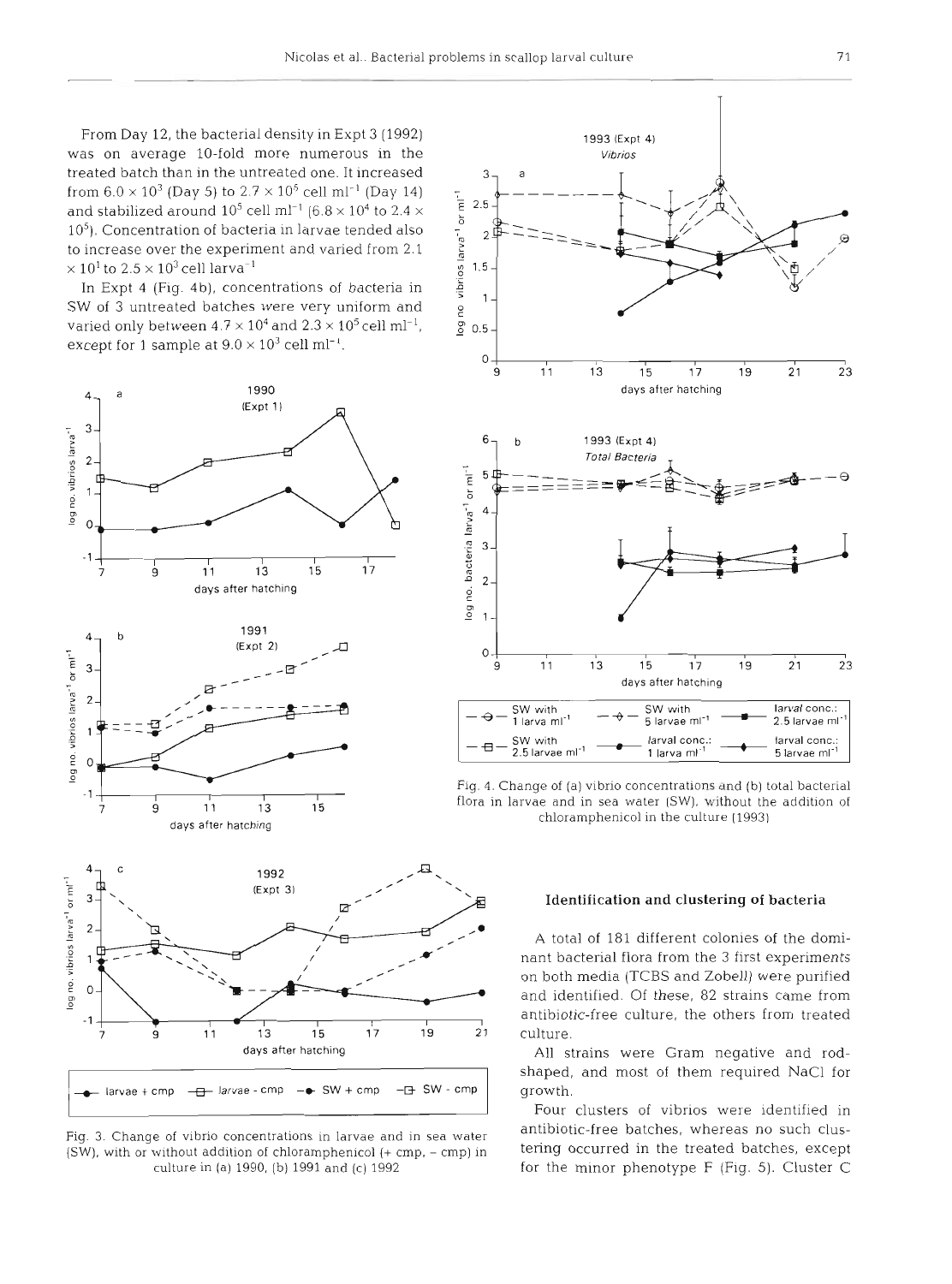



was more regularly isolated on Zobell agar than on after which time they became progressively dominant in 1991 and both (F and F') were isolated in the third the strain A  $601$ year. The isolates belonging to clusters C and F were Identification of representative isolates, including dominant, whereas both B and C were minor with A 053, A 515 (cluster F) A 060, and A 365, confirmed regard to concentration. It was possible to isolate these the existence of 2 vibrio species (see Fig. 6 & Table 2). vibrio strains about 7 d before the onset of mortalities, Isolate V 110 from moribund oyster is very close to

TCBS, where it grew poorly. In 1990, 4 groups of vib- in sea water as well as in larvae. For the fourth experirios (B, C, F, F') were present, whereas only 1 occurred ment only cluster C was isolated and represented by

A 053 and A 515 identified by either method. In contrast, the reference *nolyticus* are taxonomically different depending upon the method used. However, the phylogenetic analysis of 16s rRNA sequences (Fig. 7) of our isolates affiliates the groups A 053, A 515 and V 110 with V. *splendidus* in agreement with Biolog tests. The 2 other groups, including the groups A 060, A 365, A 601 and the group S 322 and 1 168 may represent 2 new species of vibrio.

Table 2. Clustering of isolates according to different methods strains of **Vibno** *splendidus* and **V** *algi-*

|                  | Proteins                 | Classical<br>characters | Biolog                               | GC<br>content |
|------------------|--------------------------|-------------------------|--------------------------------------|---------------|
| A 053            |                          |                         |                                      | $48.8 - 48.9$ |
| A 515            | Group A                  | Group A                 |                                      | 48.9          |
| V <sub>110</sub> |                          |                         | Group A                              | 48.9          |
| V. splendidus    |                          |                         |                                      | $48.1 - 48.9$ |
| A 365            |                          | Group B                 |                                      | 44.5          |
| A 060            | Group B                  |                         | Group B                              | 44.7          |
| V. alginolyticus |                          |                         |                                      | 47.6          |
| S 322            | $\operatorname{Group} C$ | Group C                 | $\operatorname{Group} \, \mathbb{C}$ | 49.3          |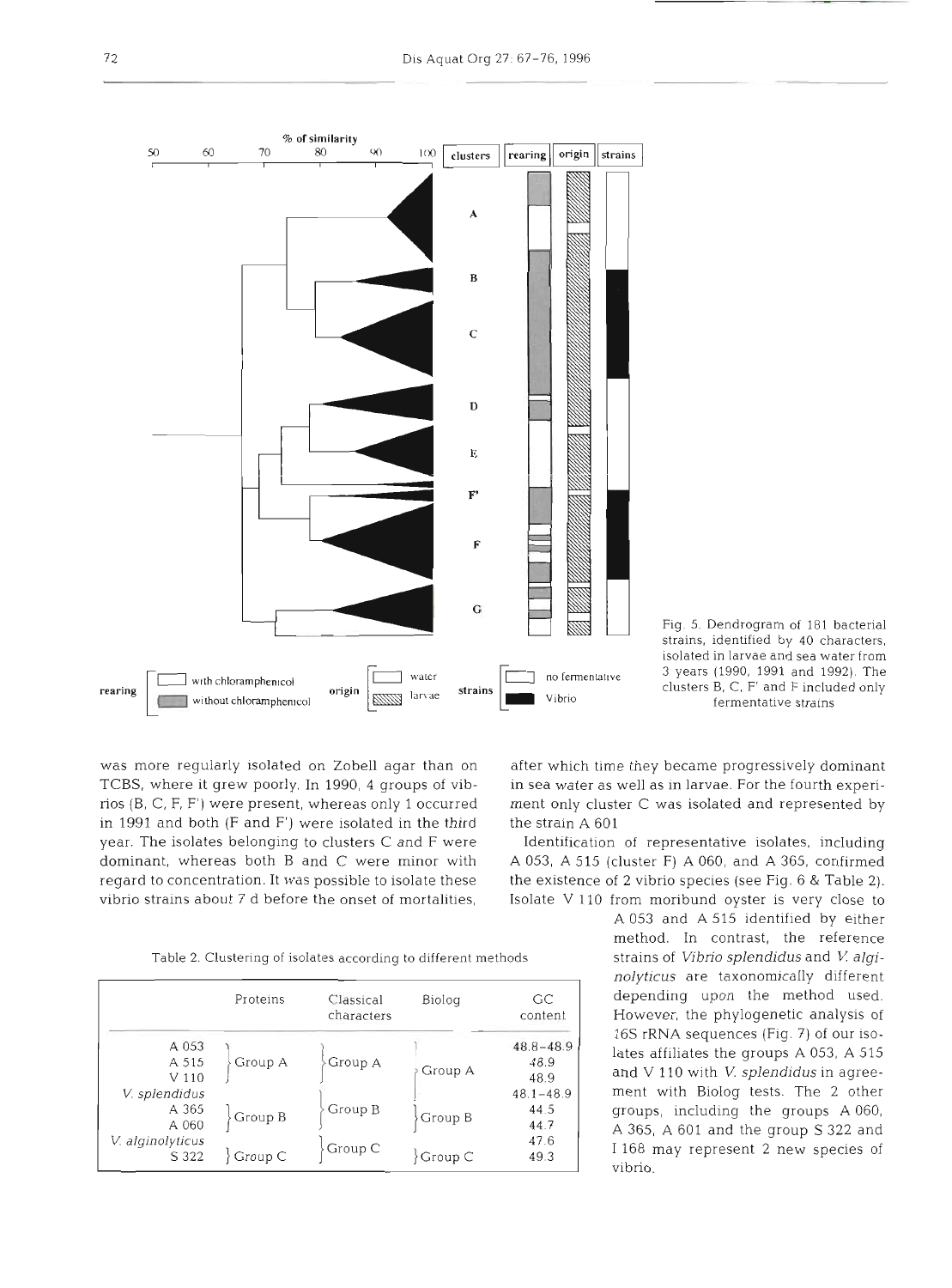

**20 40 60 80 100** % **similarity I I I I I** 

Fig. 6. Dendrograms deduced from different phenotypic methods of identification of isolated strains and reference species. V. *algino: Vibrio alginolyticus; V. splend.. Vibrio splendidus* 

and the strains A 365 and A 060, belonging to cluster exposure. C, caused mortalities of scallop larvae, whereas the In scallop larvae, 3 d after exposure to the strains



Fig. 7 Phylogenetic analysis of the pathogenic bacteria isolated in scallop and oyster larvae. The topology shown was obtained using the neighbour-joining method; branches significantly positive at p > 0.01 using maximum likelihood are indicated by "; percentages corresponding to a bootstrap analysis using maximum parsimony are indicated above every branch for branches obtained in the most parsimonious tree



Fig. 8. *Pecten maximus.* Experimental exposure of scallop larvae to bacteria (A 515. A 053, A 365, A 060) representing the major clusters of fermentative strains and a non-fermentative isolate (T 416) from moribund scallop larvae

**Experimental exposures** The virulent strains A 060, A 15, A 053 and A 365 were easily isolated as dominant bacteria in larvae and The strains A 053 and A 515, representing cluster F, sea water, while the strain T 416 disappeared 2 d after

vibno T 416 was non-pathogenic. All pathogenic S 322, I 168, V **l10** and A 365 notable mortalities strains induced serious losses but only after 72 **h** expo- occurred only with strain A 365 (Fig. 9). Serious losses sure (Fig. 8). **promptly appeared 48** h after exposure and reached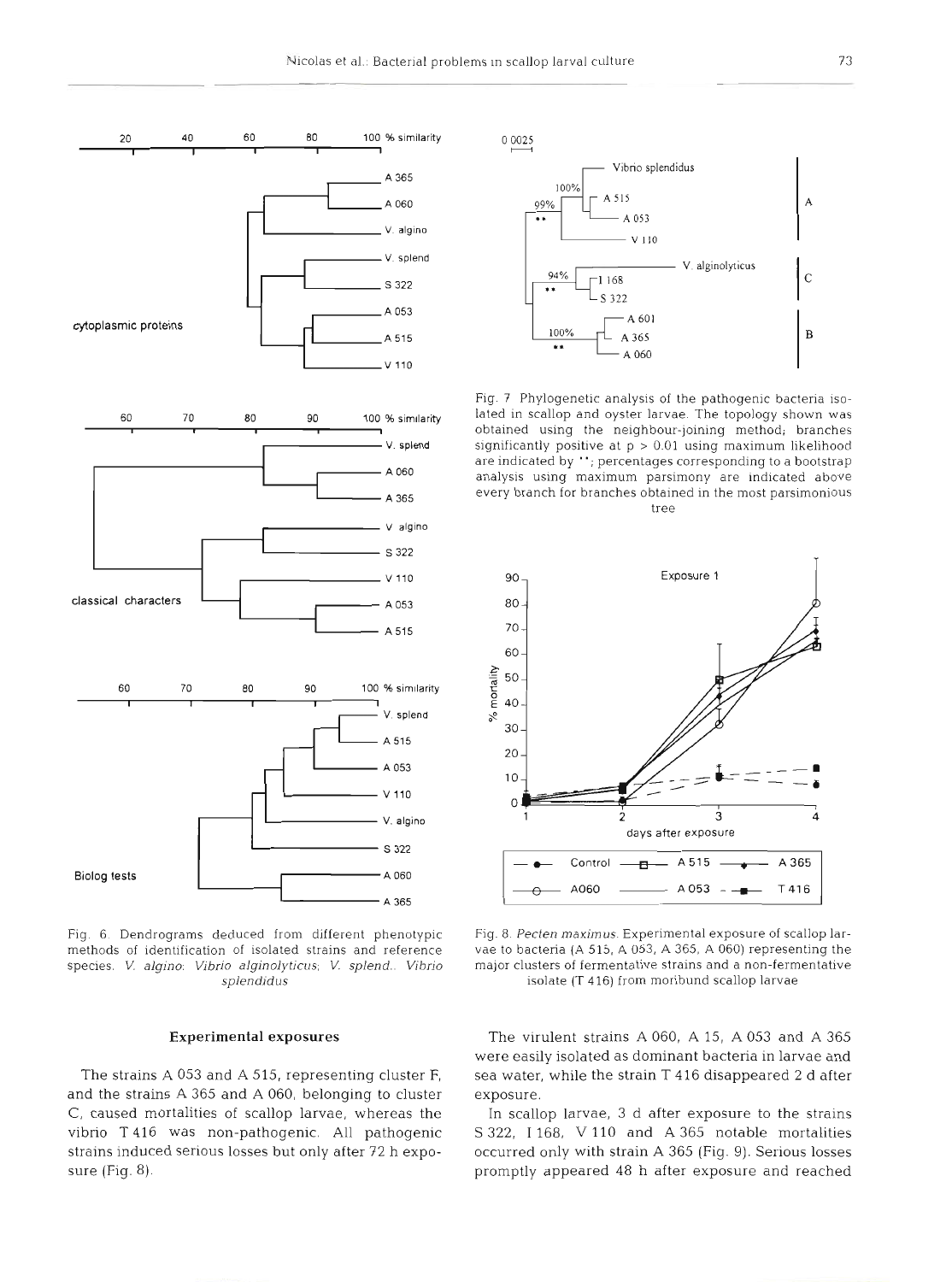

Fig. 9. *Pecten maximus.* Experimental exposure of scallop larvae to fermentative strains isolated in moribund oyster *(Crassostrea gigas* and *Ostrea edulis)* larvae *(S* 322, V 110 and I 168) and the strain A 365 from scallop larvae

almost 100% at Day 4. With strain S 322 30% mortality was observed as soon as 48 h after exposure but increased slowly after this. The other strains appeared almost innocuous (Fig. 9). Isolate A 365 was easily collected as a dominant species on Zobell agar. The other inoculated strains were lesser contributors to the microflora until the end of sampling.

In 2 further experimental exposures with scallop larvae, isolate A 365 exhibited the same virulence whereas isolate A 515 provoked only about 30% mortality in scallop larvae (Table *3).* 

Inoculation of oyster larvae *(Crassostrea gigas)* with *A* 365 did not provoke significant loss of larvae whereas the other strains, S 322, V 110 and 1168, induced mass mortality between Day 3 and Day 6 (Fig. 10). All strains were isolated again in dominant flora at Day 4

# **DISCUSSION**

This study permitted an examination of the cause of outbreaks of disease that occur in scallop larvae cultured without antibiotic. Two clusters of bacterial strains isolated only from diseased scallop larvae caused mortalities in experimental infections, whereas other vibrios were innocuous to scallop larvae.

The 4 strains tested did not appear to be very virulent since collapse only occurred after a delay of 2 to 4 d depending on the experimental infection and after about 2 wk at the hatchery. However, this delay could be due to the type of infection in question or to larval sensitivity that could change depending upon the

Table 3. Comparison of virulence of strains A 365 and A 515 over 3 experiments. Mortality in percent (SD) of scallop larvae 5 and 6 d after exposure

|        | A 365      |        | A 515     |          |
|--------|------------|--------|-----------|----------|
|        | Day 4      | Day 6  | Day 4     | Day 6    |
| Expt 1 | 70.0(2.0)  | 100(0) | 63.3(3.2) | 100(0)   |
| Expt 2 | 45.5 (7.8) | 100(0) | 36.2(9.8) | 38(11.3) |
| Expt 3 | 100(0)     |        | 32(2.8)   | 33(4.2)  |
|        |            |        |           |          |



Fig. 10. *Crassostrea gigas.* Experimental exposure of oyster larvae to the fermentative strains isolated in moribund oyster larvae and the strain A 365 from scallop larvae

source of the larvae rather than to a lack of virulence. Cluster F is similar to *Vibrio splendidus* based on the characters determined by Biolog GN plates. This was confirmed by the phylogenetic analysis deduced from their 16s rRNA sequences (Fig. 6). For the second cluster (C), further tests will be needed before a new species can be proposed. This cluster must be considered the main pathogen of scallop larvae since it was repeatedly isolated. The other (F) is probably more an opportunist rather than a true pathogen

A similar study was conducted by Jeffries (1982) wlth oyster *(Crassostrea gigas)* larvae. She isolated *3* vibrios in moribund larvae that were able to attack oyster larvae in experimental infection. These isolates plus **3**  other previously isolated from diseased bivalve larvae and provided by Milford, Connecticut, USA, were close to *Vibrio splendidus* and *V anguillarum* Biovar *2*  on the basis of their phenotypic characters. Except for this report V. *splendidus* has not previously been described as a pathogen.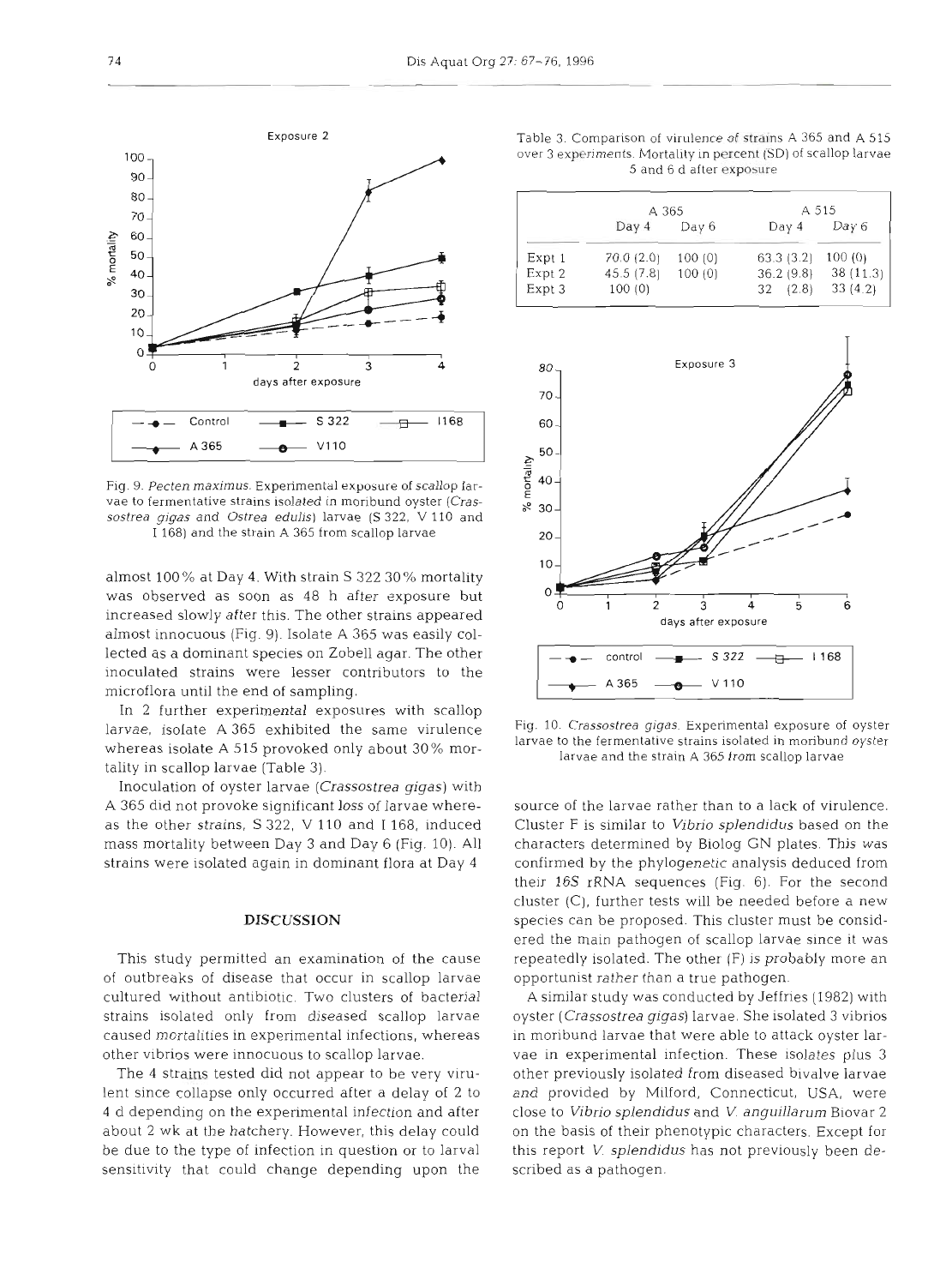However, many pathogens collected in moribund larvae (DiSalvo et al. 1978, Elston & Leibovitz 1980, Brown 1981) are affiliated with species which have only some phenotypic characters or are not affiliated at all. Consequently, the taxonomic position of isolates is often uncertain, thus preventing a real comparison and communication between laboratories. Fortunately, in the near future, phylogenetic analysis deduced from the sequences of 16s rRNA will provide a clearer taxonomic position of new isolates (Ruimy et al. 1994). Most isolates appeared to be very specific since they attacked either scallop larvae or oyster larvae but not both bivalve species. However, strain S 322 exhibited a moderate detrimental effect on scallop larvae. This specificity of virulent bacteria has not previously been reported, except for the pathogenic bacteria named VTP, isolated in moribund Manila clam larvae (Nicolas et al. 1992).

Specificity could be due to different virulence factors, such as attachment, as previously suggested for VTP and observed by Elston & Leibovitz (1980). Their specificity may be also a function of the toxins that they produce. Thus, E. Lane & T. H. Birkbeck (pers, comm.) showed that haemocytes rapidly became rounded when they were exposed to virulent bacteria. The rounding response was more rapid when the haemocytes of scallop (Pecten *maximus)* were exposed to strain A 365 than when exposed to other pathogenic vibrios. Conversely, the haemocytes from other bivalves (oysters, clams, mussel) showed a weaker response when they were incubated with strain A 365.

A comparison of phenotypic characters and 16s rRNA sequences showed that strain **A** 515 seems to be identical to a virulent strain regularly isolated in diseased turbot larvae (Gatesoupe 1991). Cross-experimental infection with scallop and turbot larvae will be necessary to assess the identity of both strains.

Finally, it appears that pathogenic bacteria of bivalve larvae are more ubiquitous than previously thought or, conversely, more specific than previously supposed.

The mechanism of infection was not investigated in this study. However, both pathogens may be invasive since they started to colonise larvae at least 1 wk before outbreak. In addition, strain A 365 has been shown to produce toxins, especially thermostable toxins. The crude supernatant of 72 h old bacterial culture as well as that heated to 100°C killed axenic oyster larvae (Nicolas et al. unpubl.). This toxin may be equivalent to the ciliostatic toxin reported by Nottage et al. (1989) and widespread in vibrios. A 365 may also possess endotoxins. Indeed, rapid settlement of larvae was observed when axenic oyster larvae were inoculated with bacterial cells of this isolate, broken by sonication and filtered at 0.2 pm. The ability of strain A 365 to cause rounding of scallop haemocytes faster than other

virulent bacteria may be related to the presence of endotoxins since bacteria affect haemocytes after phagocytosis.

High concentrations of vibrios  $(10^4 \text{ cell } \text{ml}^{-1} \text{ on }$ TCBS) in sea water, observed before collapse, could produce significant amount of toxins. However, progressive mortality can hardly be explained by the effect of toxins released in sea water Toxins may simultaneously affect all larvae and not just a small part of the larval population. In the third year (1992) collapse of larvae was sudden and was related to a high level of vibrio A 515 in the sea water. In this particular case, toxins in the sea water may be considered to have been a possible cause of collapse.

The mechanism of infection may be a combination of invasive and toxic pathways. Over certain concentration levels in the gut, vibrios lysed by digestive enzymes could release large amount of toxins (ciliostatic toxin, proteases, endotoxins) which would stop the digestive transit and start to degrade tissues. Subsequent growth of vibrios would strengthen this attack until all tissues have been invaded. This route of infection conforms to that of type III pathogenesis reported by Elston & Leibovitz (1980).

For prevention of diseased scallop larvae, an alternative method to the use of antibiotics must be developed. Pathogens have certainly been carried by inlet sea water and/or in scallop breeders. Larval cultures could be protected from contamination by means of UV treatment of the inflowing sea water and by antibiotic treatment of the scallop eggs.

*Acknowledgements.* This study was supported by the European Community, DG XIV (Program FAR 1. Contract No. AQ 1 2

#### LITERATURE CITED

- Baumann P. Baumann L (1981) The marine Gram negative eubacteria. In: Starr MP, Stolp H. Trüper HG, Balows A, Shlegel (eds) The Prokaryotes, a handbook on habitats, isolation and identification of bacteria. Springer-Verlag, Berlin, p 518-538
- Brown C (1981) A study of two shellfish-pathogenic *Vibrio*  strains isolated from a long island hatchery during a recent outbreak of disease. J Shellfish **Rcs** 1:83-87
- Brown C, Russo DJ (1979) Ultraviolet light disinfection of shellfish hatchery sea water. I. Elimination of five pathogenic bacteria. Aquaculture 17:17-23
- Brown C, Tettelbach LP (1988) Charcaterization of a nonmotile Vibrio sp. pathogenic to larvae Mercenaria mercenaria and *Crassostrea virginlca.* Aquaculture 74-195-204
- De Ley J (1970) Re-examination of the association between melting point, buoyant density and chemical base composition of deoxyribonucleic acid. J Bacteriol 101:738-754
- Devauchelle N, Mingant C (1991) Review of the reproductive physiology of the scallop *Pecten maximus*, applicable to intensive aquaculture. Aquat Living Resour 4:41-51